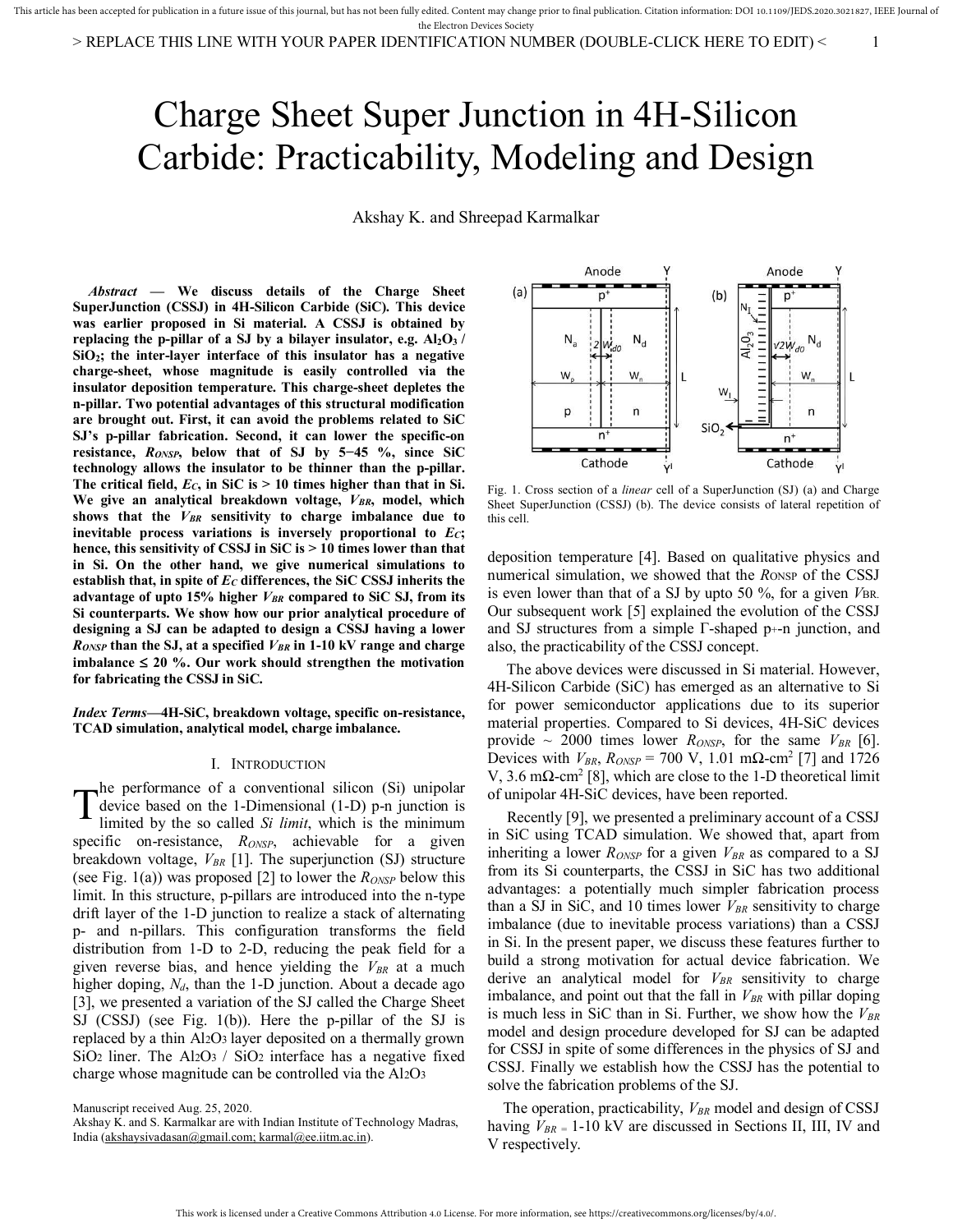

Fig. 2 Simulated dependence of the breakdown voltage and specific onresistance on the n-pillar doping, *Nd*, of balanced SJ and CSSJ realized in 4H-SiC;  $W_n = W_p = 5 \mu m$ ,  $W_l = 1 \mu m$  and  $L = 18 \mu m$ .

#### II. DEVICE OPERATION

 To provide a background for later sections, we summarize the key features of the CSSJ theory and illustrate them with numerical simulations. The CSSJ theory is presented in comparison to that of SJ to highlight the advantages of the former. Most qualitative aspects presented here follow those reported in [3],[5] considering a Si device. However, the quantitative results are significantly different since the impact ionization and mobility parameters of SiC differ vastly from those of Si. Moreover, the *RONSP* formulae given below include the n-pillar depletion width, *Wd*, under zero-bias, denoted *Wd0*, which was ignored in prior works [3], [5].

 The simulations use the Silvaco TCAD tool [10], Selberherr's impact ionization model for SiC with

$$
a_n
$$
,  $a_p$  = 7.26, 6.86 × 10<sup>6</sup> cm<sup>-1</sup>  $b_n$ ,  $b_p$  = 23.4, 14.1 MV cm<sup>-1</sup> (1)

calibrated against the data in [11], and a mobility,  $\mu_n$ , dependent on the doping, *Nd*, of the n-pillar as per

$$
\mu_n = 40 + \frac{950 - 40}{1 + \left(\frac{N_d}{2 \times 10^{17}}\right)^{0.76}} \text{ cm}^2 \text{ V}^{-1} \text{ s}^{-1}
$$
 (2)

which fits into the measured data at  $T = 300$  K [12]. The details of the device structures simulated appear in the relevant figures. The structures are compatible with the state of the art as per which the negative fixed charge  $N_I$  at the insulator / semiconductor interface can be varied in the range of  $2.5-7.9$  $\times$ 10<sup>12</sup> cm<sup>-2</sup> [4] and the aspect ratio of the insulator (which fills trenches) and pillars can be as high as 18 [13].

## *A. Specific on-resistance*

In an SJ (see Fig.  $1(a)$ ), the p-pillar does not conduct in the ON-state and so, assuming  $W_p = W_n$  without any loss of generality

$$
R_{\text{ONSP}} = \frac{2L}{qN_d\mu_n[1 - (W_{d0}/W_n)]}.
$$
\n(3)

Here,  $q$  is the electron charge and  $\mu_n$  is electron mobility. Further,  $W_{d0}$  supports half of the built-in voltage  $V_{bi}$  of the junction between p and n pillars, and is given by

$$
W_{d0} \approx \sqrt{\varepsilon_s V_{bi}/qN_d} \ , \quad V_{bi} \approx 2V_t \ln(N_d/n_i) \,, \tag{4}
$$



Fig. 3 Simulations at breakdown in a 4H-SiC CSSJ with  $W_n = 0.7 \mu m$ ,  $W_l =$ 0.5 μm,  $L = 7$  μm,  $N_d = 1$  x 10<sup>17</sup> cm<sup>-3</sup>,  $N_I = N_dW_n = 7 \times 10^{12}$  cm<sup>-2</sup> and  $V_{BR} = 1$ kV. (a) Field contours; (b) potential lines; (c) vertical and lateral components of the n-pillar field  $(E_{y,SiC}$  and  $E_{x,SiC}$ ), and the resultant field in SiO<sub>2</sub> liner  $(E_{R,SiO2})$  along the Al<sub>2</sub>O<sub>3</sub> / SiC interface over the pillar length, *L*.

where  $\varepsilon$ <sub>s</sub> is the dielectric constant,  $V_t$  is the thermal voltage and  $n_i$  is the intrinsic concentration. If the  $R_{ONSP}$  is sought to be reduced by reducing  $W_n$  and increasing  $N_d$  to maintain the charge balance, the *VBR* degrades due to the increased peak field at the horizontal  $n^+/p$ -pillar interface. Instead, the CSSJ replaces the p-pillar of the SJ by an insulator film of thickness  $W_I \leq W_n$  (see Fig. 1(b)). The negative interface charge,  $N_I$ , inverts the n-pillar inducing a vertical p<sup>+</sup>n junction over *L*. The zero bias depletion width of this induced junction is  $\sqrt{2}$   $W_{d0}$ since it drops a potential  $\approx V_{bi}$ . The *R<sub>ONSP</sub>* of CSSJ is given by

$$
R_{ONSP} = \frac{L[1 + (W_I/W_n)]}{qN_d\mu_n[1 - (\sqrt{2}W_{d0}/W_n)]}.
$$
 (5)

Using the approximation  $W_n \gg \sqrt{2} W_{d0}$  for simplicity, (3) and (5) show that, for a given  $N_d$ , the  $R_{ONSP}$  of the CSSJ is lower than that of SJ by the factor

$$
\frac{R_{\text{ONSP, CSSJ}}}{R_{\text{ONSP, SJ}}} \approx 0.5 \left( 1 + \frac{W_I}{W_n} \right). \tag{6}
$$

 Fig. 2 compares the *Nd* dependencies of the simulated *RONSP* of typical SJ and CSSJ. The devices simulated are balanced, but *RONSP* does not depend on the p-pillar doping, *Na*. The CSSJ is seen to have 40% lower *RONSP* in accordance with (6). The difference in the  $N_d$  dependence of the  $V_{BR}$  of CSSJ and SJ, shown in this figure, is explained below.

#### *B. Breakdown voltage*

 We show that breakdown occurs in SiC, i.e. in the n-pillar, because in this condition, the field in  $SiO<sub>2</sub>$  or  $Al<sub>2</sub>O<sub>3</sub>$  is below the critical breakdown field of these insulators which is  $\geq 5$ MV/cm as against  $\sim$  3 MV / cm of SiC [14]. For this purpose, we use the simulated field and potential distributions at breakdown in a device with 20 % charge imbalance and  $V_{BR}$  = 1 kV, given in Fig. 3. This is the worst case scenario since the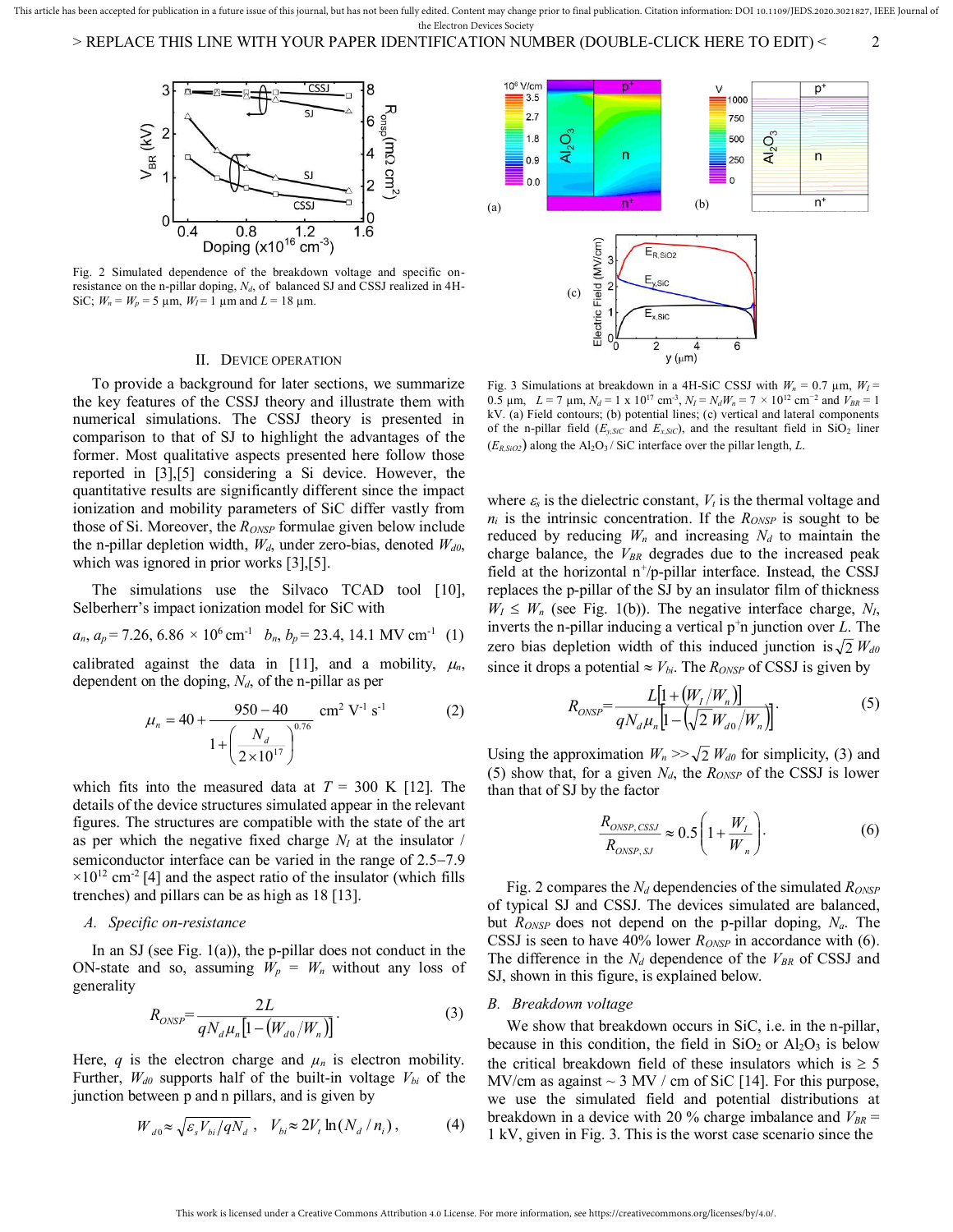

Fig. 4 (a) Simulated potential lines at 300 V illustrating early lateral depletion in CSSJ than SJ. (b) Simulated field distribution over the pillar length, *L*, at breakdown, along the cut-line YY| of Fig. 1. The devices are realized in 4H-SiC;  $W_p = W_n = 5 \text{ µm}, W_I = 1 \text{ µm}, L = 18 \text{ µm}, N_d = 1.5 \text{ x } 10^{16} \text{ cm}^{-3} \text{ and } N_I =$  $N_dW_n = 7.5 \times 10^{12}$  cm<sup>−2</sup>.

field is lower in devices with higher *VBR* and lower charge imbalance. The Silvaco simulator [10] allows the definition of an interface charge at a semiconductor / insulator interface but not at an insulator / insulator interface. We overcome this limitation and derive the accurate field distribution in all regions of the device by exploiting the fact that the  $SiO<sub>2</sub>$  liner thickness ( $\sim$  7 nm) is  $<<$  Al<sub>2</sub>O<sub>3</sub> (500 nm) or n-pillar thickness (700 nm). We ignore the  $SiO_2$  liner and place  $N_I$  at the  $Al_2O_3$  / SiC interface. The field and potential distributions in the SiC and  $Al_2O_3$  regions of such a structure closely simulate those with  $SiO_2$  included and  $N_I$  placed at the  $Al_2O_3$  /  $SiO_2$  interface. We then obtain the field distribution in  $SiO<sub>2</sub>$  using Gauss law, as per which the field  $E_y$  *parallel* to the interface is continuous across the  $SiO_2 / SiC$  interface while the field  $E_x$  *normal* to the interface in SiO<sub>2</sub> is  $\varepsilon_{SiC}/\varepsilon_{SiO2} \approx 2.5$  times that in SiC; the resultant field in SiO<sub>2</sub> is therefore  $E_{R, SIO2} = \sqrt{E_{\gamma, SIC}^2 + (2.5E_{\gamma, SIC})^2}$ , where  $E_{y,\text{SiC}}$  and  $E_{x,\text{SiC}}$  are the simulated fields at the Al<sub>2</sub>O<sub>3</sub> / SiC interface.

 Fig. 3(a) confirms the following: the resultant field is maximum at the top right corner of the n-pillar, and hence maximum impact ionization or breakdown occurs at this point; the field reduces as one moves downward; the field in  $Al_2O_3$  is less than that in SiC over the pillar length, and is everywhere  $\leq$  1 MV / cm so that Al<sub>2</sub>O<sub>3</sub> does not breakdown. The almost flat potential lines of Fig. 3(b) confirm that  $E_y \gg E_x$  in SiC and  $AI_2O_3$ . Fig. 3(c) shows the distributions of  $E_{y,SiC}$ ,  $E_{x,SiC}$  and  $E_{R, S, iO2} = \sqrt{E_{y, SiC}^2 + (2.5E_{x, SiC})^2}$  over the pillar length. It is seen that *ER*,SiO2 remains well below 5 MV/cm and so breakdown does not occur in  $SiO<sub>2</sub>$ . The validity of our simulations is confirmed by the fact that the simulated  $E_{x, SiC} \approx qN_I/\varepsilon_{SiC}\varepsilon_0$  where  $N_I = 7 \times$ 10<sup>12</sup> cm*<sup>−</sup>*<sup>2</sup> , over most of the pillar length.

# *B1. Breakdown voltage of balanced devices*

 Fig. 2 shows that the *VBR* of a balanced CSSJ is same as that of a comparable SJ at low *Nd*. However, CSSJ's *VBR* does not degrade as  $N_d$  is raised unlike the SJ's  $V_{BR}$  for the following reason. The reverse bias applied across the CSSJ terminals transfers to the induced inversion layer  $\ell$  n-pillar p<sup>+</sup>n junction, expanding its lateral depletion width, *Wd*. However, the body effect shrinks the inversion layer; the shrinkage is more at the n<sup>+</sup> end than the p<sup>+</sup> end due to 2-D effects. The formation and non-uniform shrinkage of the inversion layer as a function of reverse bias were discussed, illustrated pictorially and validated with TCAD in section IV (A) of our prior work on Si CSSJ [5]. The qualitative features of this work apply to SiC CSSJ as well.

 As in zero bias, at other reverse biases too, *Wd* of CSSJ is  $\sqrt{2}$  times that of SJ near the p<sup>+</sup> end where inversion layer is present. This is illustrated in Fig. 4(a) with the help of simulated potential lines in comparable SJ and CSSJ compatible with the state of the art [4], [13]. The nearly flat potential lines over  $W_I$  point to negligible voltage drop across the insulator thickness. Consequently, in CSSJ, the n-pillar gets fully depleted laterally at nearly half of the reverse bias required in an SJ; so this bias in CSSJ remains  $<< V_{BR}$  even when  $N_d$  is raised. Once the n-pillar is fully depleted laterally, the field lines due to any more reverse bias emanating from the bottom  $n^+$  directly terminate on the top  $p^+$  as they find no charge left in the pillar to terminate on. Lower the bias for such lateral depletion, more the vertical field lines terminating directly or more uniform the vertical field distribution, *Ey*, over *L*, at breakdown. In corollary, even as *Nd* is increased, the breakdown field distribution in a CSSJ remains uniform unlike in a SJ (see Fig. 4(b)), and the area under this distribution, i.e. *VBR*, remains constant.

It is of interest to compare the  $V_{BR}$  versus  $N_d$  behavior of SiC CSSJ (see Fig. 2) with that of its Si counterpart with comparable geometry and same  $N_d$  range of  $0.4 - 1.6 \times 10^{16}$ cm-3 (see Fig. 4 of [3]). It is found that the *VBR* of CSSJ in Si falls from 325 V to 150 V. The CSSJ's *VBR* in both Si and SiC falls by  $\sim$  175 V. However, the absolute value of  $V_{BR}$  in SiC is  $\sim$  10 times higher than in Si due to the much higher  $E_C$  of the former. Hence, while the Si CSSJ's  $V_{BR}$  falls by a factor  $> 2$ , the relative fall in SiC CSSJ's *VBR* is very small.

 Since, at any *Nd*, CSSJ has a significantly lower *RONSP* and the same or slightly higher *VBR* than an SJ, the CSSJ's *RONSP* is  $\sim$  40% lower for a given  $V_{BR}$  (see Fig. 5).

### *B2. Breakdown voltage of imbalanced devices*

The *VBR* falls if the charge  $N_dW_n$  in the n-pillar differs from the p-pillar charge  $N_aW_p$  in an SJ or the interface charge,  $N_I$ , in a CSSJ. Such charge imbalance is inevitable due to process variations. For CSSJ, we define a charge imbalance factor as

$$
k_{eff} = 1 - (N_I / N_d W_n) \qquad N_I \le N_d W_n. \tag{7}
$$

Here, we have considered the case  $N_I \leq N_dW_n$  rather than  $N_I > N_dW_n$  since the  $V_{BR}$  is less for more n-pillar charge  $N_dW_n$ .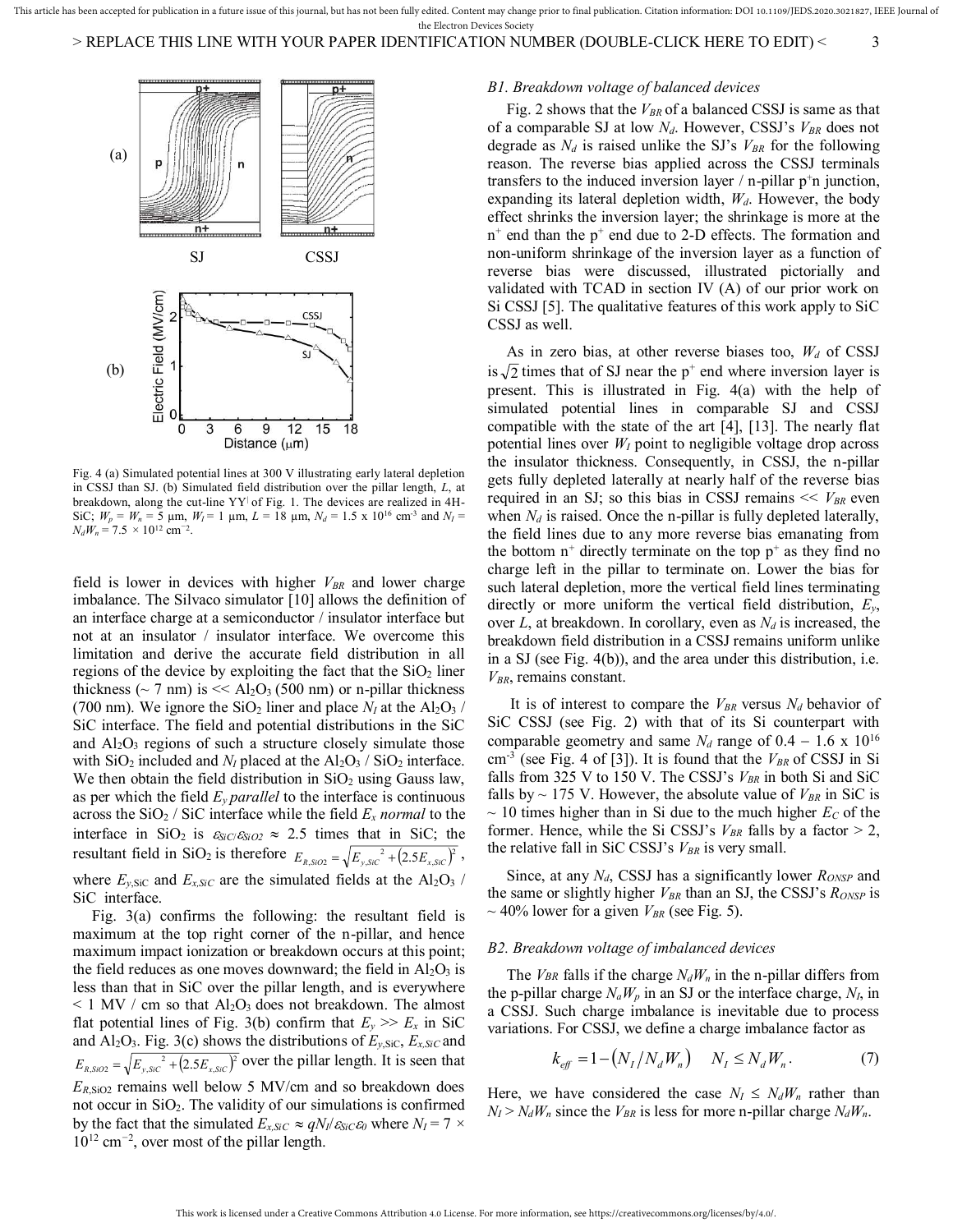

Fig. 5. Simulated specific on-resistance versus breakdown voltage for the SJ and CSSJ realized in 4H-SiC;  $W_n = W_p = 5$  µm,  $W_l = 1$  µm and  $N = 1.5$  x 10<sup>16</sup> cm-3; *L* is varied to vary the *VBR*. Conventional 4H-SiC junction data is shown for reference.

We can define the sensitivity of  $V_{BR}$  to  $k_{\text{eff}}$  as

$$
S = \left[1 - \frac{V_{BR}(k_{\text{eff}})}{V_{BR}(k_{\text{eff}} = 0)}\right] \times 100.
$$
 (8)

Simulations have shown that the *S* of SJ and CSSJ realized in the same material differ by  $\leq 5\%$  [3]. However, it is significant that *S* of SJ or CSSJ realized in SiC is  $\sim$  10 times lower than those realized in Si. This is illustrated for the CSSJ in Fig. 6, where the simulated percentage degradation in *VBR* is plotted against *keff*. Charge imbalance of significant degree may be present in a practical device, even with state of the art technology. Hence, apart from achieving a higher *VBR* that has long been the motivation for replacing Si with 4H-SiC, the above reduced sensitivity is an added motivation to realize the CSSJ in 4H-SiC.

 Considering the above advantages of CSSJ from physics point of view, we are motivated to examine the practicability of CSSJ fabrication in the next section. Subsequent sections describe an analytical model for the *VBR* degradation with *keff*, the above material dependence of *S* and the design of an optimum CSSJ in the presence of charge imbalance.

### III. DEVICE PRACTICABILITY

 In Ref. [9], we gave the following possible sequence of key steps for fabricating a CSSJ and briefly discussed the practicability of the device.

- 1) Starting  $n^+$  substrate
- 2) Epitaxial growth of the n-type drift layer
- 3) Aluminum implantation of the top p+ region
- 4) High aspect ratio trench formation using Inductively Coupled Plasma (ICP) etching
- 5)  $SiO<sub>2</sub>$  liner growth by dry oxidation
- 6)  $\text{Al}_2\text{O}_3$  deposition by Atomic Layer Deposition (ALD) at a temperature, *Tdep*, in the range of 150−350 ⁰C
- 7) Filling of the any unfilled trench by Chemical Vapor Deposited (CVD)  $Al<sub>2</sub>O<sub>3</sub>$ .
- 8) Contact formation

In the present work, we explain in detail the advantages of CSSJ from fabrication point of view by contrasting the above steps  $4$ ) – 7) used to realize the insulator with those used to realize the p-pillar of a SJ in 4H-SiC material.



Fig. 6 Simulated *VBR* Sensitivity versus charge imbalance of a Si and 4H-SiC CSSJ with  $N_d = 7 \times 10^{15}$  cm<sup>-3</sup>,  $W_n = W_p = 2.5 \mu$ m and  $W_I = 1 \mu$ m. For Si CSSJ, data is reproduced from [3].

 The fabrication of SJ in 4H-SiC has been problematic. The first two reported works could not make a functional SJ device [16], [17]. The first functional 4H-SiC SJ was reported by Zhong et al. [18], [19] using trench etching and sidewall implantation of p-dopant. However, the fabrication of this 1.35 kV SJ device required six implantations of 40−360 keV energy followed by a high temperature anneal at 200-1400 ℃ for 30 minutes, for creating a  $p^+$  liner along the sidewalls of a 6 μm deep trench. Also, the p-dopant activation efficiency varied between 20−65 % in the annealing temperature range, and required a trial and error approach to locate the temperature corresponding to the "optimum charge balance" that yields the maximum *VBR*. This temperature was found to be 1350 °C and applies only to the device fabricated in Ref. [18]. A similar trial and error approach is required for fabricating devices with any other *VBR*. Considering that the charge imbalance level in Si SJ can go up to 20 % [20], such imbalance levels could be even higher in 4H-SiC SJ due to this added difficulty in controlling the p-dopant activation efficiency [21]. In addition, the above steps of fabricating ppillars in a 4H-SiC SJ are tedious, expensive and prone to causing severe wafer damage. We shall now assess the CSSJ steps  $4$ ) – 6) in the above backdrop.

 Consider the trench width in the trench formation step 4). An SJ requires wider and hence lower aspect ratio trench to uniformly implant the trench side walls. The CSSJ could have a narrower trench than SJ, enabling reduction in *RONSP* as per (6). This is because, the CSSJ fabrication involves formation of trenches and subsequent insulator deposition on an  $SiO<sub>2</sub>$ liner, which is very well practiced in the case of trench dielectric isolation in CMOS and DRAM cells. These steps are also employed for creating isolation and edge termination in high voltage devices including superjunctions [22], [15]. In addition, highly conformal  $Al_2O_3$  deposition by ALD could be achieved in trench with very high aspect ratio up to 50 [23].

 Consider the trench depth in the trench formation step 4). Trenches of depth varying from few microns to  $> 100 \mu m$  may be required for making devices in the range of 1-10 kV or higher [24]. In SiC, high aspect ratio trenches with depth up to 53 μm have been fabricated using ICP etching [13] and up to 200 μm using laser ablation method [25]. However, for SJ devices, the number of high energy implantations, required to create a  $p^+$  layer with uniform charge along the walls, may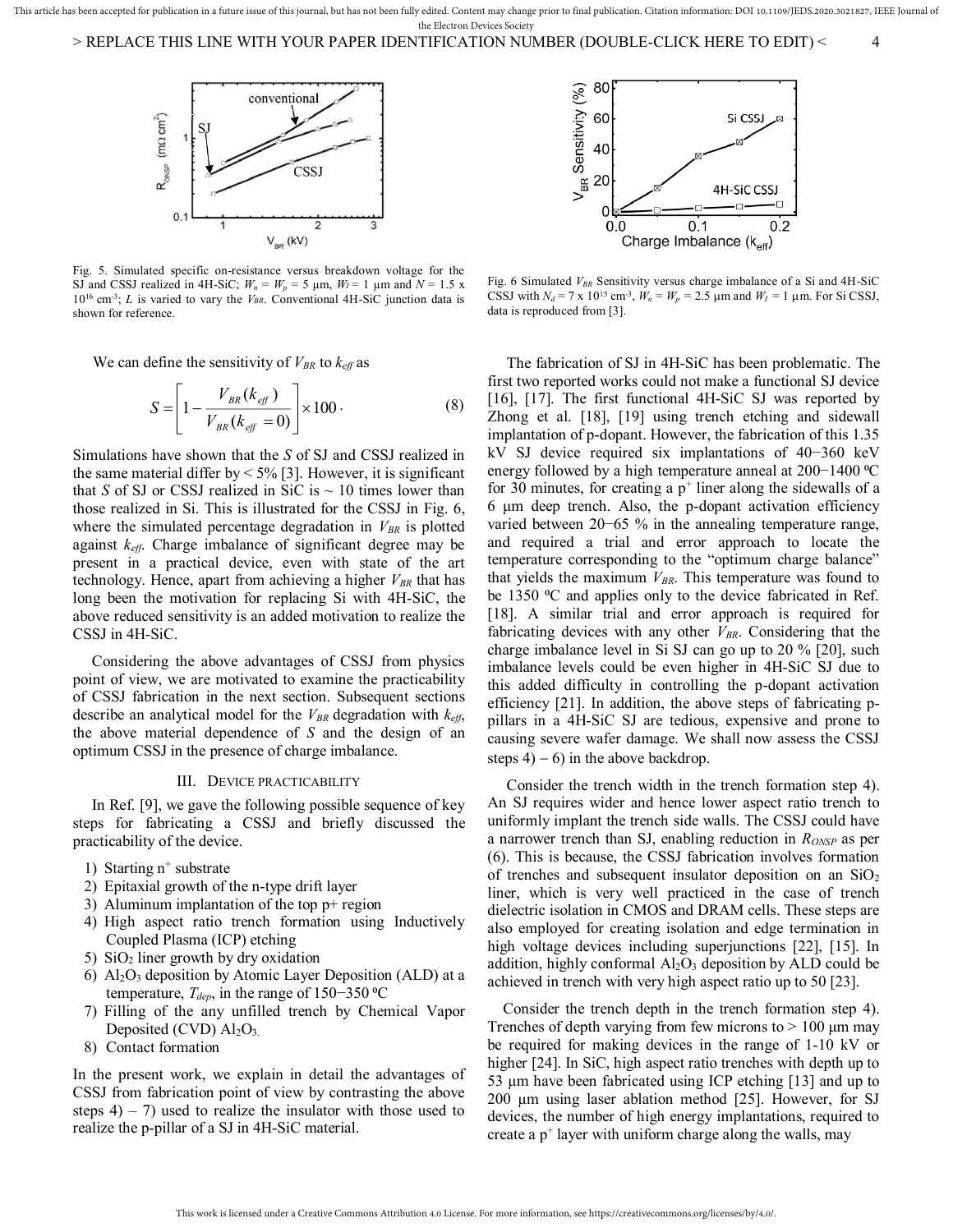

Fig. 7 The  $Al_2O_3$  deposition temperature versus the negative charge concentration at the  $Al_2O_3/SiO_2$  interface. Line is our model (16); points are experimental data from [4].

significantly increase for deeper trenches [19]. This limits the voltage range of SJ devices realizable in 4-H SiC. However, the fabrication complexity of CSSJ does not increase with *VBR* as multiple implantation steps are avoided, Thus, CSSJ is suitable for applications with a wider range of *VBR*.

Consider the step 5) involving  $SiO<sub>2</sub>$  liner growth. The liner thickness is  $\sim$  7 nm [4] but not critical for three reasons. First, it makes negligible contribution to  $W_I$  (see Fig. 1(b)) which happens to be  $> 100$  nm due to the limitations of the trench realization process. Second, it does not affect *NI* formed at the liner's interface with  $Al_2O_3$  [4]. Third, there is negligible potential drop over this thickness even at high reverse bias as illustrated by the potential lines of the CSSJ in Fig. 4(a).

Consider the step 6) involving  $Al_2O_3$  deposition by ALD to realize  $N_I$  at  $Al_2O_3$  /  $SiO_2$  interface. The magnitude of  $N_I$  can be controllably varied in the range

$$
2.5 \times 10^{12} \le N_I \le 7.9 \times 10^{12} \text{ cm}^{-2}
$$
 (9)

by varying the deposition temperature, *Tdep*, in the range 150−350 ⁰C (see Fig. 7) [4]. The controllability of the charge at the  $SiO<sub>2</sub>$  / 4H-SiC interface does not affect the CSSJ operation. This is because, decades of research has reduced this charge from  $5 \times 10^{12}$  cm<sup>-2</sup> [26] to  $3 \times 10^{11}$  cm<sup>-2</sup> [27], i.e. to  $\leq 10$  % of  $N_I$  of (9). Efforts are on to further reduce this charge which degrades inversion layer mobility of SiC MOSFETs.

 We recognize that the data of (9) and Fig 6 correspond to a  $Al_2O_3$  /  $SiO_2$  bilayer realized on a Si substrate [4]. We are justified in using this data for the SiC substrate of our case because of the following reason. Theories of *NI* at the  $Al_2O_3/SiO_2$  interface attribute  $N_I$  to either the uncompensated negative  $(AIO_{4/2})$ <sup>-</sup> units at the interface [28], or the OH groups trapped in the volume of the  $Al_2O_3$  [29]. In either theories, the nature and magnitude of  $N_I$  depend primarily on the  $Al_2O_3$  and SiO2 layers and their interface, and the role of the substrate on which these layers are deposited is secondary. Thus, [30],[31] report a negative charge of the same order as in (9) at the  $Al_2O_3/SiO_2$  interface formed on 4H-SiC substrate and explain its origin using the theory of Ref. [4] based on Si substrates. This is analogous to the situation for the 2-Dimensional Electron Gas (2-DEG) at the AlGaN / GaN interface. The guidelines for the 2-DEG in AlGaN / GaN layers on sapphire substrate [32] are widely used for such bilayers on Si or SiC substrates as well.



Fig. 8 Simulated vertical field distribution in a CSSJ at breakdown over pillar length along the cut-line YY<sup>|</sup> of Fig. 1 for different charge imbalance factors,  $k_{\text{eff}}$ . Pillar parameters are  $L = 20 \ \mu \text{m}$ ,  $W_n = 0.56 \ \mu \text{m}$ , and  $N_d = 8 \times 10^{16} \text{ cm}^3$ .

Thermal cycles at 500-850 °C occur after the ALD of  $Al_2O_3$  during possible trench filling by CVD deposited insulator [33] in step 7) or silicidation during contact formation [18], [34] in step 8). These cycles can be designed to affect the *NI* minimally. For example, Ref. [4] showed that annealing at 700 °C for 60 minute causes only  $\leq 5\%$  increase in  $N_I$  from the as-deposited value. Even if  $N_I$  turns out to be different than Ref. [4] for any reason or during further studies, our models and design procedure can still be used with suitable modification of the numbers in (9) and (17).

 The CSSJ fabrication involves only a single high energy implantation process given in step 3), thereby saving cost and time, and reduces crystal damage and defects. Unlike this, for an SJ, multiple implantations of appropriately designed energy, dose and tilt angle are crucial in realizing a thin  $p^+$ region with uniform charge along the walls of the trench. The large number of parameters involved makes this a tedious design problem. Process variations in all these parameters contribute to charge imbalance. In contrast, design of the ppillar equivalent charge, *NI*, in CSSJ is simpler as it involves choosing a single parameters, *Tdep*. Also, the easier control over the *Tdep* than the p-dopant implantation and activation parameters in SiC, enables fabrication of CSSJ with a lower charge imbalance than SJ.

 Ref. [22] has given evidence for the lateral depletion of a SJ pillar by fixed charge of the insulator employed between pand n-pillars to prevent dopant inter-diffusion. Ref. [5] has argued that insulator charges do not always pose reliability problems. For instance, in AlGaN / GaN HEMTs, a high interface charge (due to polarization) has been exploited to improve the device performance. Moreover, reliability problems posed by the trapped charge in the gate insulator of small-signal MOSFETs do not apply to the insulator charge providing the charge sheet essential for CSSJ operation. This is because the field in the insulator of a CSSJ is negligible (see Fig. 3(a)), unlike in the gate of a small-signal MOSFET.

 Thus, CSSJ has the potential to solve the fabrication problems of SJ. We now discuss how the *VBR* model and design procedure developed for SJ can be extended to CSSJ.

## IV. ANALYTICAL MODEL OF THE BREAKDOWN VOLTAGE

 We derive a model for the *VBR* in balanced and imbalanced CSSJ by considering the vertical breakdown field distribution,  $E_y$ , over *L* in a CSSJ along the cut-line Y-Y' in the n-pillar (see Fig. 1(b)). Fig. 8 shows this distribution for various  $k_{\text{eff}} \leq 1$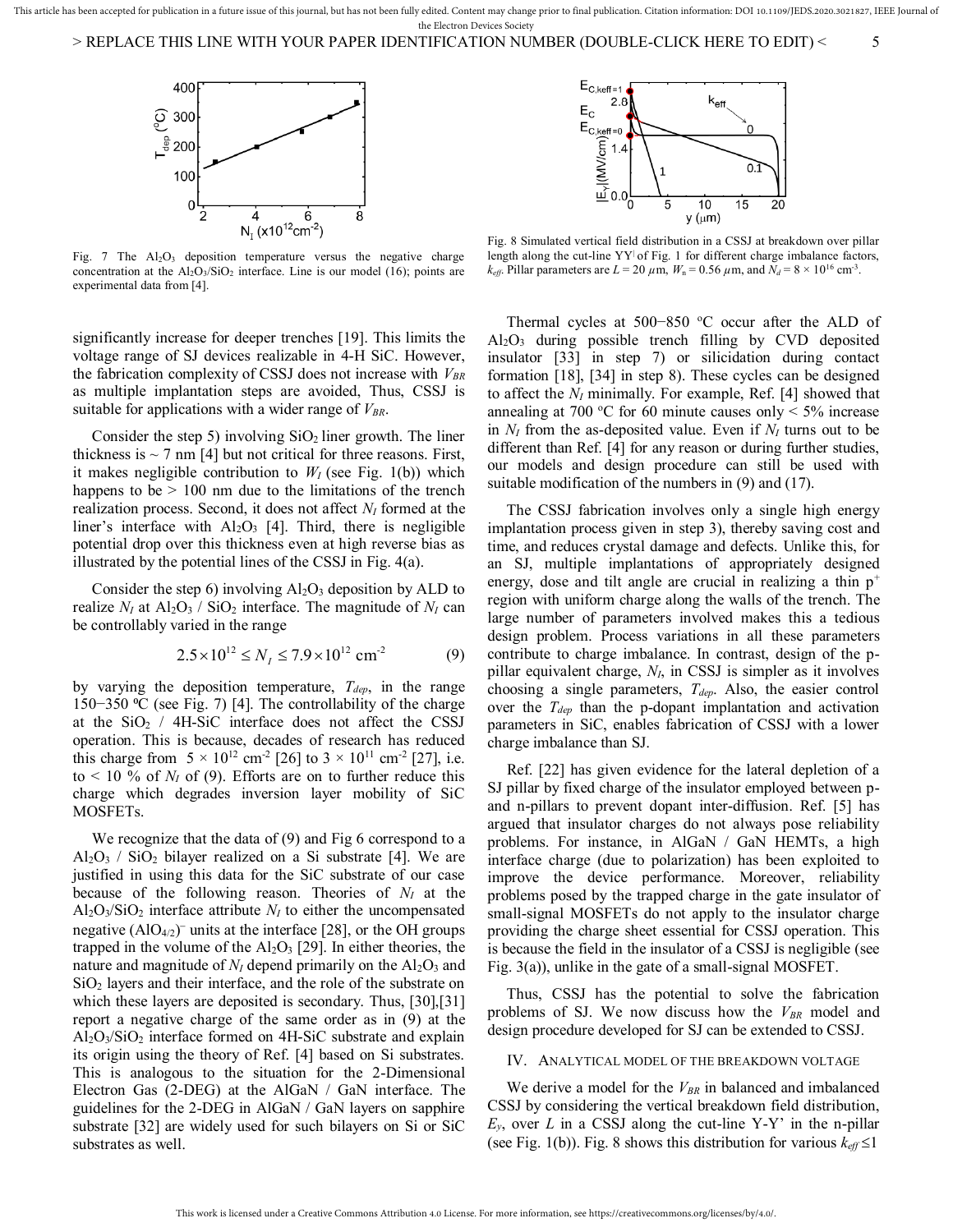

Fig. 9 Critical electric field as a function of *VBR* for several values of charge imbalance factor,  $k_{\text{eff}}$ , and  $r_n = 11$ ; values remain unaffected for  $r_n > 11$ . Lines are model results using (12)-(14) and (10) which apply to SJ [24]; solid circles are TCAD simulation results of CSSJ.

as obtained from a TCAD simulator. We can regard this distribution as reducing linearly from an extrapolated peak value,  $E_C$  (the slope is zero for the balanced case  $k_{\text{eff}} = 0$ ). This situation is analogous to that in an SJ analyzed in [24],[35], where the linear segment of the  $E_y$  versus  $y$  distribution has been shown to have the slope =  $q k_{\text{eff}} N_d / 2 \varepsilon_S$ . Based on this approximation, we write

$$
V_{BR} \approx E_C L - 0.25 \left( q k_{\text{eff}} N_d / \varepsilon_s \right) L^2. \tag{10}
$$

 A simple formula for *S* defined in (8) can be derived using (10) and approximating  $E_C$  to be independent of  $k_{\text{eff}}$  as

$$
S \approx 25q k_{\text{eff}} N_d L / \varepsilon_s E_c \,. \tag{11}
$$

It is seen that  $S \propto 1/E_c$  for a given value of  $N_d$  and *L*; as  $E_c$  of 4H-SiC is  $\sim$  10 time higher than Si, the  $V_{BR}$  sensitivity of 4H-SiC CSSJ to charge imbalance is lower than that of Si CSSJ by the same factor.

 For accurate estimation of *VBR*, the dependence of *EC* on *L*, *Nd* and *keff* should be taken into account. For this purpose, we adopt the following interpolating function given for an SJ [24]

$$
E_C = (1 - k_{\text{eff}})^{\beta} E_{C, k_{\text{eff}} = 0} + k_{\text{eff}}^{\beta} E_{C, k_{\text{eff}} = 1} \tag{12}
$$

where  $E_{C, k_{\text{eff}}=0}$  is the value at low  $N_d$  and so a function of *L* alone, and  $E_{C, k_{\text{eff}}=1}$  is the breakdown field in a 1-D p-n junction and so a function of  $N_d$  alone, as given below

$$
E_{C,k_N=0} = (\gamma L)^{-1/8}, \quad E_{C,k_N=1} = \alpha N_d^{1/8}
$$
  
\n
$$
\gamma = 4 \times 10^{-48} \text{ cm}^7.\text{V}^{-8} \qquad \alpha = 2.56 \times 10^4 \text{ V.cm}^{-5/8} \tag{13}
$$
  
\n
$$
\beta \approx 0.8 + 1.85e^{-0.35r_n} \text{ for } r_n \ge 5.
$$

Here, *rn* denotes the aspect ratio of the n-pillar as per

$$
r_n = L/2W_n \,. \tag{14}
$$

The  $\alpha$  and  $\gamma$  are based on the impact ionization coefficients of (1). The  $\beta$  expression has been verified upto  $k_{\text{eff}} = 0.2$ , and reduces to  $\beta \approx 0.8$  for  $r_n > 11$ . Fig. 9 plots the  $E_C$  calculations using (12)-(14) versus  $V_{BR}$  calculated using this  $E_C$  in (10), and compares this plot with TCAD simulations, for  $r_n \geq 11$  or  $\beta$  = 0.8. The agreement between the compared results validates

the adoption of SJ's  $E_C$  formula for estimating CSSJ's  $V_{BR}$ using  $(10)$ .

 It is seen that the difference in the breakdown field distributions in the CSSJ and SJ at high *Nd* do not matter here. This difference is ultimately traced to the presence of inversion layer along the vertical interface of the n-pillar with the  $Al_2O_3$  /  $SiO_2$  in a CSSJ that is absent in the SJ. It is significant that the *EC* and *VBR* formulae developed for SJ apply to the CSSJ in spite of this difference in the physics of the two devices.

# V. DEVICE DESIGN

 Recently [24], we gave an analytical procedure for designing a SJ having the minimum  $R_{\text{ONSP}}$  for a specified *VBR,target* and a *keff* governed by technology. We can adapt this procedure to design a CSSJ as follows. We set *L* and *Nd* of the CSSJ equal to the optimum n-pillar parameters – *Lopt* and *Ndopt* of the SJ. However, *Wn* of the CSSJ can differ from that of the SJ. Moreover, as pointed out in section III, the present SiC technology allows *WI* of the CSSJ to be much thinner than the p-pillar of the SJ. We choose the maximum possible *Wn* and minimum possible  $W_I$  to minimize  $R_{ONSP}$  given by (5), i.e.

$$
W_{I} = L_{opt}/2r_{I,\text{max}}, \ W_{n} = L_{opt}/2r_{n,\text{min}}, \ N_{I} = N_{dop}W_{nopt}. \tag{15}
$$

Here, *rI,max* is the maximum aspect ratio of the insulator permissible in the technology. Further, *rn*,*min* is the minimum aspect ratio of the n-pillar limited by the condition  $N_I \leq N_{Imax}$ which is the maximum value in (9)

$$
r_{n,\min} \ge \left( N_{dop} L_{opt} / 2N_{\max} \right). \tag{16}
$$

Both  $r_I$  and  $r_n$  differ from aspect ratio  $r$  of the pillars of a SJ. Finally, we estimate *RONSP* from (5), and the insulator deposition temperature by the following empirical fit to the measured data (see Fig. 7)

$$
T_{dep} = 3.62 \times 10^{-11} N_I + 55.4, \tag{17}
$$

where  $T_{dep}$  is in °C and  $N_I$  is in cm<sup>-2</sup>.

Ref. [24] gave the formulae for *Lopt* and *Ndopt* of an SJ as

$$
L_{opt} \approx 2.08 \times 10^{-7} V_{B\text{Rtarget}}^{8/7} \text{ for } r_n \ge 5, \ k_{\text{eff}} \ge 0.1, \tag{18}
$$

whose values deviate from those of TCAD by  $\leq$  5 % in the validity range, and

$$
N_{dopt} = \frac{2\varepsilon_{s} V_{B\text{Rtarget}}}{q k_{\text{eff}} L_{opt}} \left[ \frac{1 - \left(\sqrt{2} W_{d0} / 2 W_{nopt}}{1 - \left(3\sqrt{2} W_{d0} / 4 W_{nopt}}\right)\right)} \right] \text{for } k_{\text{eff}} \gg 1 / 2r_{n}^{2}, (19)
$$

where we have used the zero bias depletion width  $\sqrt{2}W_{d0}$  of CSSJ instead of *Wd0* of SJ used in [24] and given by (4).

 We can get a quick approximate estimate of the various parameters in closed-form using (15)-(19) in the following sequence:  $L_{opt}$  from (18),  $W_{nopt}$  and  $W_{lopt}$  from (15),  $N_{dopt}$  from (19) where *Wd0* is calculated from (4) using the value of *Ndopt*  with  $W_{d0} = 0$ ,  $N_I$  from (15) and  $T_{dep}$  from (17).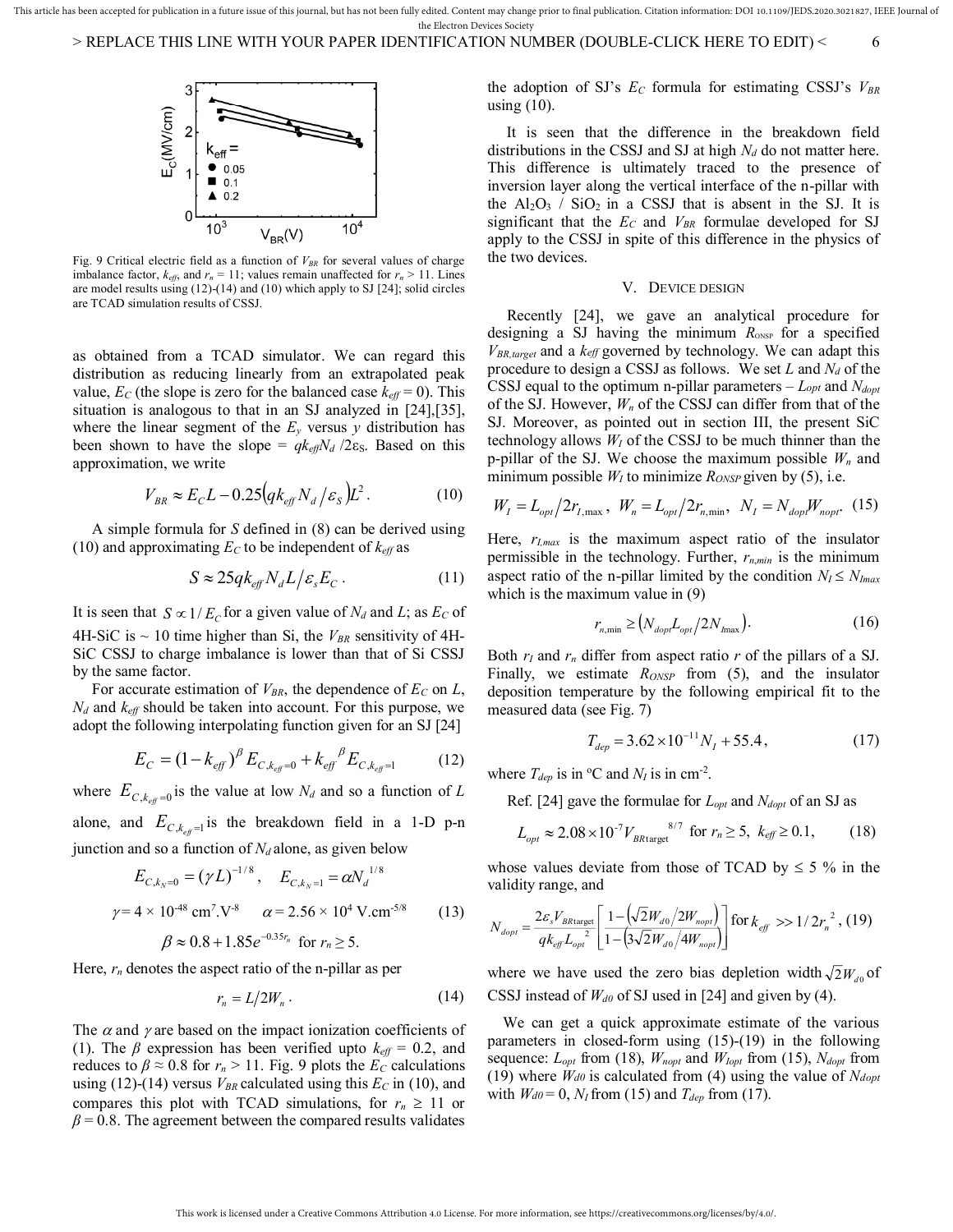This article has been accepted for publication in a future issue of this journal, but has not been fully edited. Content may change prior to final publication. Citation information: DOI 10.1109/JEDS.2020.3021827, IEEE Jour the Electron Devices Society

> REPLACE THIS LINE WITH YOUR PAPER IDENTIFICATION NUMBER (DOUBLE-CLICK HERE TO EDIT) < 7



Fig. 10 (Top) The n-pillar parameters of the CSSJ versus *VBR* for different charge imbalance factors; the insulator thickness  $W_I$  is given by (15) using the  $L_{opt}$  data and  $r_{I,max} = 18$  [13], [23];  $r_{n,min}$  is varied to yield the optimum results. Lines are our design results and points are TCAD simulations. (Bottom) *RONSP* versus  $V_{BR}$  plots for the CSSJ (solid lines) and for a SJ with  $r = 5$  (dashed lines)

For accurate results with a general  $k_{\text{eff}}$  and  $r_n$ , an iterative calculation is done as follows by including (10) and using *Lopt* from (18) as initial condition. A numerical calculator does this in < 1 s, while our MATLAB code [36] takes  $\approx$  70 ms.

- a)  $r_{n,min} = 1$ , which is an initial guess.
- b)  $W_{nopt} = L_{opt}/2r_{n,min}$ .
- c)  $N_{dopt}$  from (19), where  $W_{d0}$  is estimated using  $N_{dopt}$  for  $W_{d0}$  = 0 for the first time, and using the previous *Ndopt* thereafter.
- d)  $E_C$  from (12)-(14) and  $L_{opt}$  as the root of the quadratic (10). Iterate a)–c) until successive values of  $L_{opt}$  differ by < 1 %.
- e) If  $W_{nopt}N_{dopt} > N_{Imax} = 7.9 \times 10^{12} \text{ cm}^{-2}$  increment  $r_{n,min}$  by 0.2 and repeat  $a$ ) – d).
- f)*WIopt* = *Lopt*/2*rI,max*

 Fig. 10 (Top) shows that the above calculations of theCSSJ parameters for  $V_{BR,target}$  = 1–10 kV and  $k_{eff}$  = 0.05 – 0.2 agree with TCAD simulations. Fig. 10 (Bottom) compares the *R*<sub>*ONSP*</sub> of the CSSJ so designed with that of a SiC SJ having the same *VBR,target* and *keff*. It can be seen that for *VBR,target* in the range of 1−10 kV, the *RONSP* of CSSJ is lower than that of SJ by 5−30%, 19−45%, and 36% for *keff* =0.05, 0.1 and 0.2 respectively. Thus, CSSJ is a viable alternative to SJ in 4H-SiC material with superior electrical performance for high voltage applications in the range 1-10 kV.

# VI. CONCLUSION

 It was shown that the Charge Sheet SuperJunction (CSSJ) proposed earlier in Silicon (Si) has significant advantages over SJ in 4-H Silicon Carbide (SiC) material. These include, as compared to SJ in SiC, potentially simpler fabrication process, lower charge imbalance and 5−45 % lower specific ONresistance for a given breakdown voltage. Further, a CSSJ in  $SiC$  is  $> 10$  times less sensitive to charge imbalance than that in Si. The theory, modeling and design of SJ can be easily extended to CSSJ over 1-10 kV in spite of some differences in the physics of these two devices. Our work provides a strong motivation for fabricating the 4H-SiC CSSJ proposed.

#### **REFERENCES**

- [1] B. J. Baliga, Fundamentals of Power Semiconductor Devices, Springer Publishers, 2008.
- [2] T. Fujihira, "Theory of semiconductor superjunction devices", *Jpn. J. Appl. Phys.,* vol. 36, no. 10, pp. 6254–6262, Oct. 1997, doi: 10.1143/JJAP. 36.6254.
- [3] S. Srikanth and S. Karmalkar, "Charge Sheet Superjunction (CSSJ): A new superjunction concept", in *Proc. IWPSD*, pp. 795–798, Dec. 2007.
- [4] J. Buckley et al.,"Reduction of fixed charges in atomic layer deposited Al2O3 dielectrics", *Microelectron. Eng.*, vol. 80, no. 5, pp. 210-213, 2005, doi: https://doi.org/10.1016/j.mee.2005.04.070.
- [5] S. Srikanth and S. Karmalkar, "On the charge sheet superjunction (CSSJ) MOSFET", *IEEE Trans. Electron Devices,* vol. 55, no.12, pp. 3562-3568, Nov. 2008, doi: 10.1109/TED.2008.2006545*.*
- [6] B. J. Baliga, Silicon Carbide Power Devices, World scientific, 2006.
- [7] Y. Tanaka, K. Yano, M. Okamoto, A. Takatsuka, K. Fukuda, M. Kasuga, K. Arai, and T. Yatsuo, "Fabrication of 700 V SiC-SIT with ultra-low on-resistance of 1.01 mΩ *·* cm2", in *Proc. ICSCRM*, pp. 1219- 1222, Sept. 2005, doi: MSF.527-529.1219.
- J. H. Zhao, K. Tone, X. Li, P. Alexandrov, L. Fursin, and M. Weiner, "3.6 mΩ *·* cm2, 1726 V 4H-SiC normally-off trenched-and-implanted vertical JFETs", in *Proc. Int. Symp. Power Semiconductor Device ICs*, pp. 50–53, Apr. 2003, doi: 10.1109/ISPSD.2003.1225228.
- [9] K. Akshay, M. G. Jaikumar and S. Karmalkar, "Charge Sheet Super Junction in 4H-Silicon Carbide", in *Proc. EDTM*, pp. 1-3, Apr. 2020, doi: 10.1109/EDTM47692.2020.9117845.
- [10] ATLAS User's Manual, SILVACO International, 2006.
- [11] A. O. Konstantinov, Q.Wahab, N. Nordell, and U. Lindefeltd, "Ionization rates and critical fields in 4H silicon carbide", *Appl. Phys. Lett.*, vol. 71, no. 1, pp. 90–92, Jul. 1997 doi: 10.1063/1.119478.
- [12] M. Roschke and F. Schwierz, "Electron mobility models for 4H, 6H, and 3C SiC", *IEEE Trans. Electron Devices*, vol. 48, no. 7, pp. 1442–1447, Jul. 2001, doi: 10.1109/16.930664.
- [13] K. M. Dowling, E. H. Ransom, and D. G. Senesky, "Profile evolution of high aspect ratio silicon carbide trenches by inductive coupled plasma etching", *J. Microelectromech. Syst.* vol. 26, no.1, pp. 135-142, Nov. 2017, doi[: 10.1109/JMEMS.2016.2621131.](https://doi.org/10.1109/JMEMS.2016.2621131)
- [14] G. D. Wilk*,* R. M. Wallace, and J. M. Anthony, "High-*κ* gate dielectrics: Current status and materials properties considerations", *J. Appl. Phys.*, vol. 89, no. 10, p. 5243, May. 2001, doi: https://doi.org/10.1063/1.1361065.
- [15] K. P. Gan, X. Yang, Y. C. Liang, G. S. Samudra, and L. Yong, "A simple technology for superjunction device fabrication: Polyflanked VDMOSFET", *IEEE Electron Device Lett.*, vol. 23, no. 10, pp. 627– 629, Oct. 2002, doi: 10.1109/LED.2002.803770.
- [16] R. Kosugi, Y. Sakuma, K. Kojima, S. Itoh, A. Nagata, T. Yatsuo, Y. Tanaka and H. Okumura, "Development of SiC super-junction (SJ) device by deep trench-filling epitaxial growth", *Mater. Sci. Forum*, vols. 740–742, pp. 785–788, 2013, doi[: MSF.740-742.785.](https://doi.org/10.4028/www.scientific.net/MSF.740-742.785)
- [17] R. Kosugi, Y. Sakuma, K. Kojima, S. Itoh, A. Nagata, T. Yatsuo, Y. Tanaka and H. Okumura, "First experimental demonstration of SiC superjunction (SJ) structure by multi-epitaxial growth method", in *Proc. Int. Symp. Power Semiconductor Device ICs*, pp. 346–349, Jun. 2014, doi[: MSF.778-780.845.](https://doi.org/10.4028/www.scientific.net/MSF.778-780.845)
- [18] X. Zhong, B. Wang, and K. Sheng, "Design and experimental demonstration of 1.35 kV SiC super junction Schottky diode", in *Proc. Int. Symp. Power Semiconductor Device ICs*, pp. 231–234, Jun. 2016, doi[: 10.1109/ISPSD.2016.7520820.](https://doi.org/10.1109/ISPSD.2016.7520820)
- [19] X. Zhong, B. Wang, J. Wang and K. Sheng, "Experimental Demonstration and Analysis of a 1.35-kV 0.92-mΩ.cm<sup>2</sup> SiC Superjunction Schottky Diode", *IEEE Trans. Electron Devices,* vol. 65, no.4, pp.1458-1465, 2018, doi: 10.1109/TED.2018.2809475.